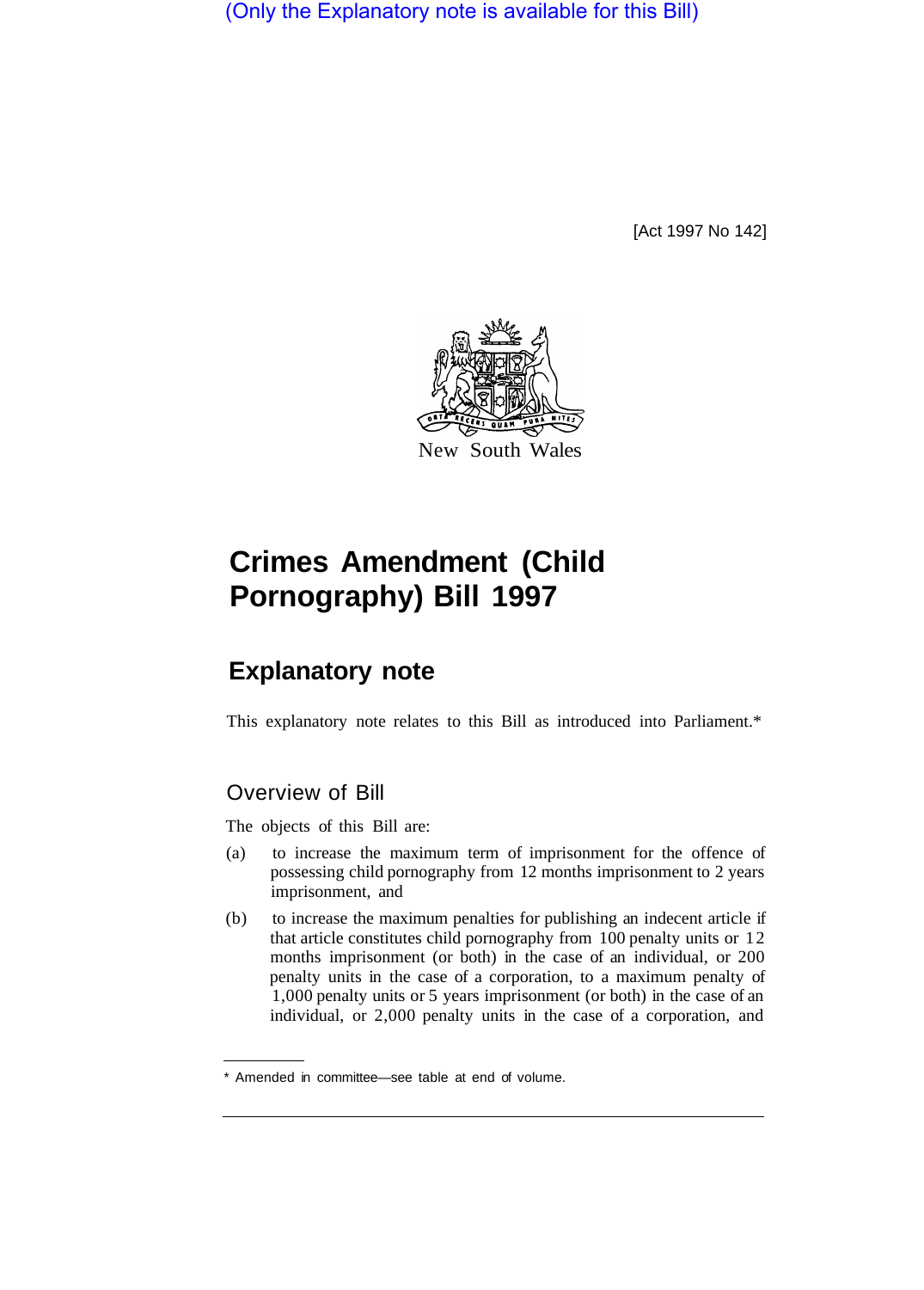Crimes Amendment (Child Pornography) Bill 1997 [Act 1997 No 142]

Explanatory note

- (c) to provide for the offence of publishing an indecent article that constitutes child pornography to be an indictable offence that is to be dealt with summarily unless the prosecuting authority elects otherwise, and
- (d) to replace the offence of employing a child for pornographic purposes with an indictable offence of using a child for pornographic purposes whether the child is employed for that purpose or not.

### Outline of provisions

**Clause 1** sets out the name (also called the short title) of the proposed Act.

**Clause 2** provides for the commencement of the proposed Act on a day or days to be appointed by proclamation.

**Clause 3** is a formal provision giving effect to the amendments to the *Crimes Act 1900* set out in Schedule **1.** 

**Clause 4** is a formal provision giving effect to the amendments to various Acts set out in Schedule 2.

#### **Schedule 1 Amendment of Crimes Act 1900**

#### **Possessing child pornography**

Schedule 1 [5] amends section 578B (2) as described in paragraph (a) of the Overview of the Bill.

#### **Publishing child pornography**

Schedule 1 [7] and [8] amend section 578C of the Principal Act in the manner described in paragraphs (b) and (c) of the Overview of the Bill. Currently the publication of child pornography is dealt with under section 578C which deals generally with the publication of indecent articles. The maximum penalty for the publication of such articles is 100 penalty units or 12 months imprisonment (or both) in the case of an individual, or 200 penalty units in the case of a corporation. The proposed amendments make specific provision for the offence of publication of child pornography, and also increase the maximum penalty for such publication so that an individual will be liable to a maximum penalty of 1,000 penalty units or 5 years imprisonment (or both) and a corporation will be liable to a maximum penalty of 2,000 penalty units.